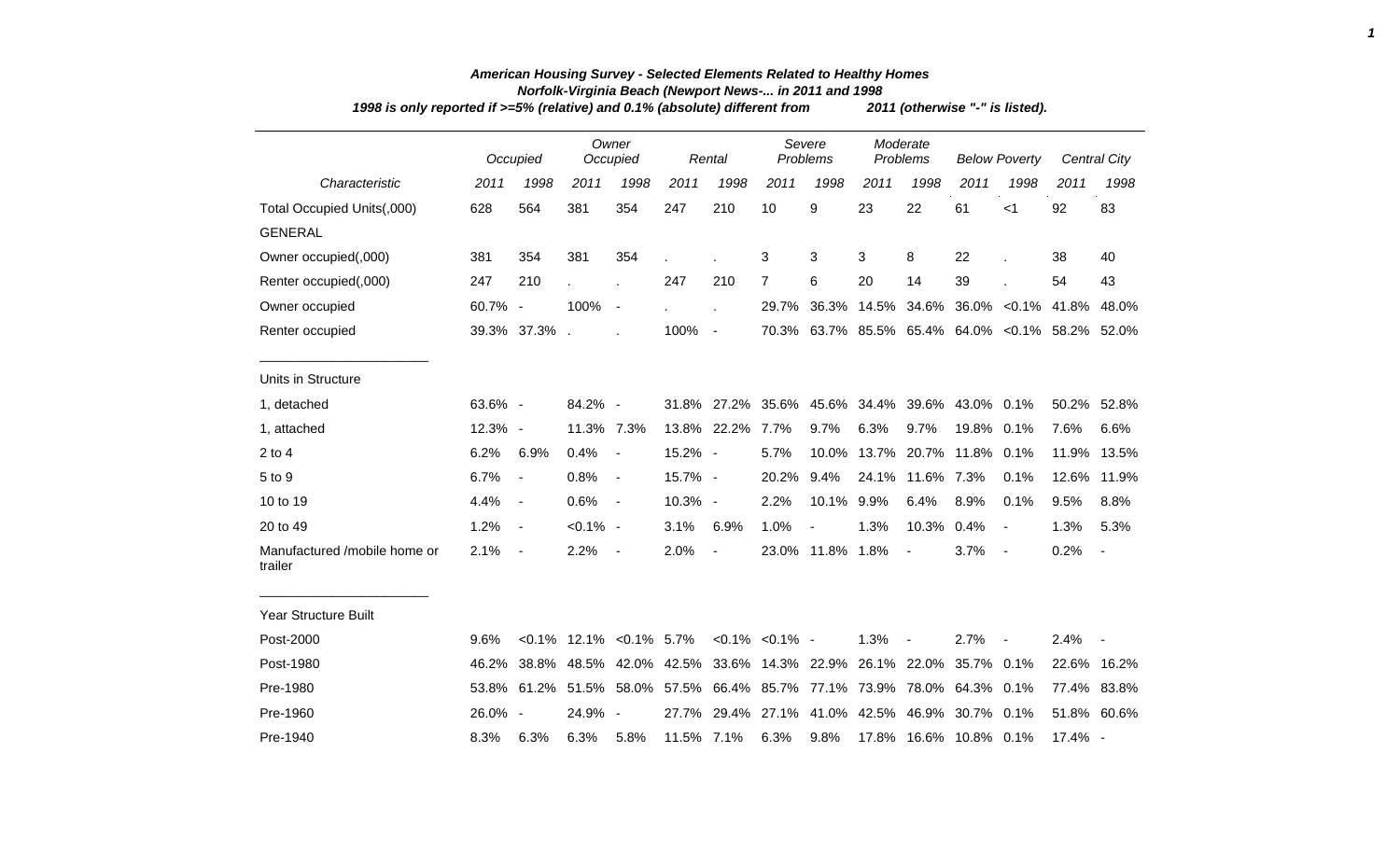|                                                        |         | Occupied                 |       | Owner<br>Occupied        |         | Rental                   | Severe<br><b>Problems</b> |                | Moderate<br>Problems |                          | <b>Below Poverty</b> |                          |             | Central City   |
|--------------------------------------------------------|---------|--------------------------|-------|--------------------------|---------|--------------------------|---------------------------|----------------|----------------------|--------------------------|----------------------|--------------------------|-------------|----------------|
| Characteristic                                         | 2011    | 1998                     | 2011  | 1998                     | 2011    | 1998                     | 2011                      | 1998           | 2011                 | 1998                     | 2011                 | 1998                     | 2011        | 1998           |
| Foundation (for 1-unit not<br>manufactured)            |         |                          |       |                          |         |                          |                           |                |                      |                          |                      |                          |             |                |
| 1-Unit not manufactured(,000)                          | 477     | 428                      | 364   | 324                      | 113     | 104                      | 4                         | 5              | 10                   | 11                       | 38                   | $<$ 1                    | 53          | 49             |
| With a basement under all of<br>house                  | 0.5%    | $\blacksquare$           | 0.5%  | $\overline{\phantom{a}}$ | 0.4%    | $\blacksquare$           | 2.3%                      | $\blacksquare$ | 0.9%                 | $\blacksquare$           | 0.9%                 | $\blacksquare$           | 0.9%        | $\blacksquare$ |
| With a basement under part of<br>house                 | 2.1%    | $\overline{\phantom{a}}$ | 1.8%  | $\blacksquare$           | 2.7%    | $\overline{\phantom{a}}$ | 5.9%                      | 0.1%           | 15.2%                | 3.8%                     | 0.2%                 | $\blacksquare$           | 5.9%        | 2.3%           |
| With a crawl space                                     | 58.6% - |                          | 59.9% | 64.4%                    | 54.4%   | 34.9%                    | 45.6%                     | 50.2%          | 59.4%                | 55.2%                    | 55.9% 0.1%           |                          | 71.9% -     |                |
| On a concrete slab                                     | 37.9% - |                          | 36.6% | 31.8%                    | 42.0%   | 62.0%                    | 43.5%                     | 46.8%          | 21.4%                | 38.3%                    | 42.2%                | 0.1%                     | 21.3% -     |                |
| In some other way                                      | 1.0%    | $\overline{\phantom{a}}$ | 1.1%  |                          | 0.4%    |                          | 2.7%                      |                | 3.1%                 | $\overline{\phantom{a}}$ | 0.8%                 | $\overline{\phantom{a}}$ | $< 0.1\%$ - |                |
| <b>EXTERIOR</b>                                        |         |                          |       |                          |         |                          |                           |                |                      |                          |                      |                          |             |                |
| <b>External Building Conditions (non</b><br>multiunit) |         |                          |       |                          |         |                          |                           |                |                      |                          |                      |                          |             |                |
| Sagging roof                                           | 1.9%    | $\overline{a}$           | 1.1%  | $\overline{\phantom{a}}$ | 4.5%    |                          | 1.7%                      | 13.8%          | 18.0%                | 10.0%                    | 8.6%                 | 0.1%                     | 3.2%        |                |
| Missing roofing material                               | 4.7%    | $\blacksquare$           | 4.7%  | $\blacksquare$           | 4.7%    | 6.0%                     | 2.9%                      | 15.1%          | 37.8%                | 17.3%                    | 13.9%                | 0.1%                     | 4.1%        | 7.2%           |
| Hole in roof                                           | 1.4%    | $\overline{a}$           | 0.7%  | $\overline{a}$           | 3.4%    | $\overline{a}$           | < 0.1%                    | 8.8%           | 24.3%                | 11.7% 5.2%               |                      | 0.1%                     | 1.2%        | $\overline{a}$ |
| Missing bricks, siding, other<br>outside wall material | 2.4%    | $\overline{\phantom{a}}$ | 2.0%  | $\overline{\phantom{a}}$ | 3.7%    | 5.4%                     | 6.5%                      | 13.8%          |                      | 16.1% 18.0% 5.2%         |                      | 0.1%                     | 4.4%        | 5.4%           |
| Sloping outside walls                                  | 0.9%    | $\overline{\phantom{a}}$ | 0.3%  | $\blacksquare$           | 2.8%    | $\overline{\phantom{a}}$ | 1.8%                      | 11.2%          | 16.4%                | 9.2%                     | 4.1%                 | $\blacksquare$           | 2.9%        | $\blacksquare$ |
| Boarded up windows                                     | 0.2%    | $\blacksquare$           | 0.1%  | $\overline{\phantom{a}}$ | 0.3%    | $\overline{\phantom{a}}$ | $< 0.1\%$                 | 2.2%           | $< 0.1\%$ 2.8%       |                          | 0.9%                 | $\blacksquare$           | 0.6%        |                |
| Broken windows                                         | 3.2%    | $\frac{1}{2}$            | 2.7%  | $\overline{a}$           | 4.6%    | 7.0%                     | 7.9%                      | 25.7%          | 19.3%                | 12.9%                    | 5.3%                 | 0.1%                     | 7.2%        | 4.1%           |
| Bars on windows                                        | 1.1%    | $\overline{\phantom{a}}$ | 1.0%  | $\overline{\phantom{a}}$ | 1.5%    | $\overline{a}$           | $< 0.1\%$                 | 2.6%           | 13.6%                | 2.5%                     | 11.6%                | 0.1%                     | 3.3%        | $\blacksquare$ |
| Foundation crumbling or has open 3.7%<br>crack or hole |         | $\overline{\phantom{a}}$ | 2.8%  | $\blacksquare$           | 6.5%    | 3.3%                     | 9.0%                      | 11.0% 5.1%     |                      | 7.8%                     | 7.1%                 | 0.1%                     | 4.7%        | $\overline{a}$ |
| None of the above                                      | 85.3% - |                          | 87.6% | $\overline{\phantom{a}}$ | 78.1%   | $\overline{\phantom{a}}$ | 77.7%                     |                | 51.2% 52.9% -        |                          | 63.1%                | 0.1%                     |             | 73.5% 80.1%    |
| None of the above(excluding<br>bars)                   | 86.1% - |                          | 88.2% | $\overline{\phantom{a}}$ | 79.5% - |                          | 77.7%                     |                | 51.2% 52.9% -        |                          | 71.2%                | 0.1%                     |             | 76.5% 82.1%    |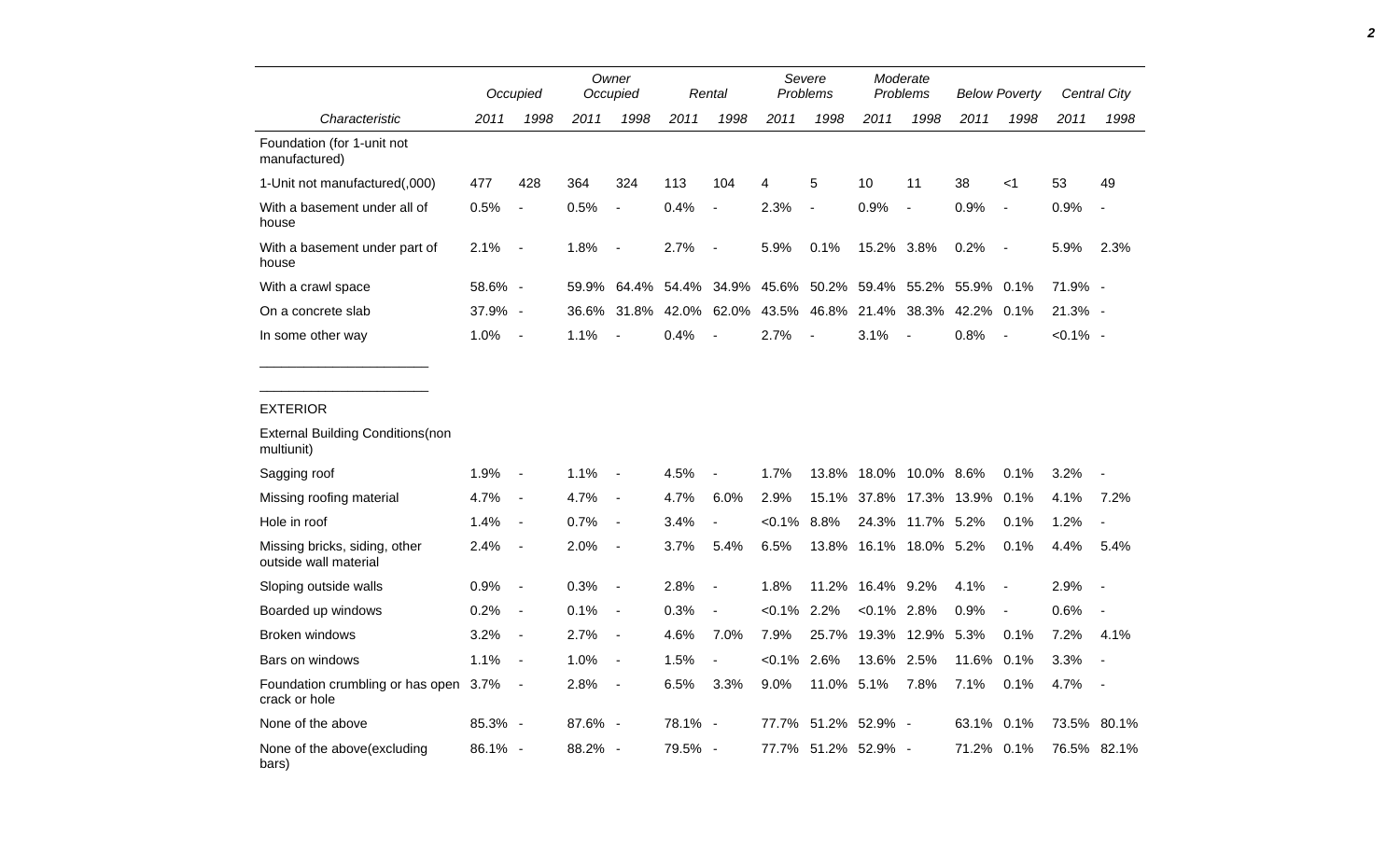|                                               | Occupied |                          | Owner<br>Occupied |                          |       | Rental                   |             | Severe<br>Problems                                                     |                        | Moderate<br>Problems |            | <b>Below Poverty</b> |       | <b>Central City</b>      |
|-----------------------------------------------|----------|--------------------------|-------------------|--------------------------|-------|--------------------------|-------------|------------------------------------------------------------------------|------------------------|----------------------|------------|----------------------|-------|--------------------------|
| Characteristic                                | 2011     | 1998                     | 2011              | 1998                     | 2011  | 1998                     | 2011        | 1998                                                                   | 2011                   | 1998                 | 2011       | 1998                 | 2011  | 1998                     |
| Water Leakage During Last 12<br>Months        |          |                          |                   |                          |       |                          |             |                                                                        |                        |                      |            |                      |       |                          |
| With leakage from outside<br>structure        |          |                          |                   |                          |       |                          |             | 13.0% 15.1% 14.4% 15.9% 10.9% 13.7% 14.2% 27.8% 34.4% 44.1% 13.7% 0.1% |                        |                      |            |                      |       | 15.2% 18.0%              |
| Roof                                          | 10.0%    | $9.2\%$                  | 12.0%             | 10.6%                    | 7.0%  | $\overline{\phantom{a}}$ |             | 10.1% 21.3% 22.1% 28.7% 8.3%                                           |                        |                      |            | 0.1%                 | 9.8%  | 10.9%                    |
| <b>Basement leak</b>                          | 0.1%     | $\blacksquare$           | 0.1%              | $\overline{\phantom{a}}$ | 0.1%  | $\overline{\phantom{a}}$ | $< 0.1\%$ - |                                                                        | 0.8%                   | 6.4%                 | 0.1%       | $\blacksquare$       | 0.1%  | $\overline{\phantom{a}}$ |
| Walls, closed windows, or doors<br>leak       | 3.0%     | 5.4%                     | 1.8%              | 5.2%                     | 4.9%  | 5.7%                     | 2.7%        | 14.7%                                                                  | 17.5% 22.2% 5.2%       |                      |            | 0.1%                 | 6.8%  | 7.1%                     |
| Other or Unknown exterior Leak                | 1.0%     | $\blacksquare$           | 0.8%              | $\overline{\phantom{a}}$ | 1.4%  | $\overline{\phantom{a}}$ | 2.4%        | $\blacksquare$                                                         | 2.8%                   | 6.6%                 | 1.0%       | $\blacksquare$       | 0.7%  | $\overline{\phantom{a}}$ |
|                                               |          |                          |                   |                          |       |                          |             |                                                                        |                        |                      |            |                      |       |                          |
| <b>INTERIOR</b>                               |          |                          |                   |                          |       |                          |             |                                                                        |                        |                      |            |                      |       |                          |
| Damage                                        |          |                          |                   |                          |       |                          |             |                                                                        |                        |                      |            |                      |       |                          |
| Holes in floors                               | 0.4%     |                          | 0.4%              |                          | 0.5%  |                          | 3.6%        | 5.8%                                                                   | 2.1%                   | 6.0%                 | 0.6%       |                      | 0.3%  |                          |
| Open cracks or holes                          | 5.8%     | 6.7%                     | 3.6%              | 5.2%                     | 9.2%  | $\overline{\phantom{a}}$ | 12.8%       | 24.1%                                                                  | 24.4%                  | 39.5%                | 9.4%       | 0.1%                 | 8.7%  | 10.3%                    |
| Broken plaster or peeling paint               | 3.1%     | $\overline{a}$           | 1.8%              | $\overline{\phantom{a}}$ | 5.2%  | 4.9%                     | 11.3%       |                                                                        | 14.6% 21.8% 23.9% 5.3% |                      |            | 0.1%                 | 4.9%  | 6.2%                     |
| Water Leakage During Last 12<br><b>Months</b> |          |                          |                   |                          |       |                          |             |                                                                        |                        |                      |            |                      |       |                          |
| With leakage from inside structure            | 9.5%     | 12.9%                    | 6.6%              | 9.7%                     | 13.9% | 18.4%                    | 14.2%       |                                                                        | 19.2% 34.8% 47.5%      |                      | 18.5% 0.1% |                      | 11.8% | 20.3%                    |
| Fixtures backed up or overflowed              | 2.3%     | 5.0%                     | 1.7%              | $\overline{\phantom{a}}$ | 3.2%  | 7.1%                     | 5.9%        | 11.7%                                                                  | 11.7%                  | 27.0%                | 4.9%       | $\blacksquare$       | 1.7%  | 9.0%                     |
| Pipes leaked                                  | 3.5%     | $\overline{\phantom{a}}$ | 2.9%              | $\overline{\phantom{a}}$ | 4.6%  | 7.9%                     | 2.2%        | 13.4%                                                                  | 14.6%                  | 29.1%                | 8.2%       | 0.1%                 | 6.6%  | 9.2%                     |
| Broken water heater                           | 0.7%     | $\overline{\phantom{a}}$ | 0.5%              | $\overline{\phantom{a}}$ | 1.1%  | $\blacksquare$           | 1.1%        | $\overline{\phantom{a}}$                                               | 2.5%                   | 14.3%                | 0.4%       | $\blacksquare$       | 0.9%  | $\overline{\phantom{a}}$ |
| Other or Unknown                              | 3.3%     | $\overline{\phantom{a}}$ | 1.7%              | $\overline{\phantom{a}}$ | 5.6%  | 4.1%                     | 7.3%        | 1.9%                                                                   | 9.9%                   | 8.7%                 | 5.8%       | 0.1%                 | 3.1%  |                          |

Rodents

Signs of rats in last 3 mon. <br>
0.8% - 1.0% - 0.5% - 0.5% - 0.9% - 0.9% - 1.2% - 1.0% - 0.5% -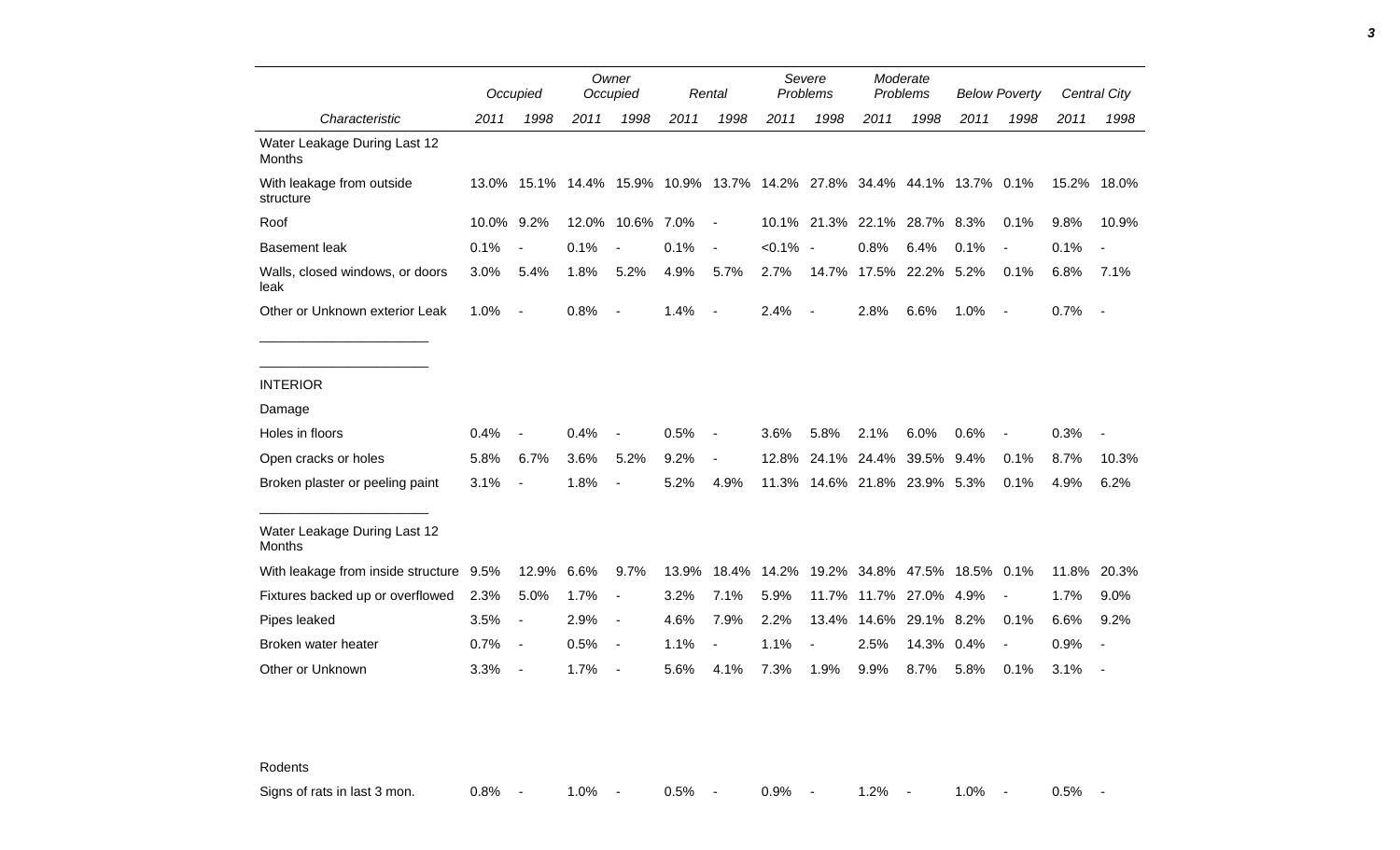|                                                           |             | Occupied                 | Owner<br>Occupied |                          |             | Rental                   |         | Severe<br>Problems       |             | Moderate<br>Problems     |             | <b>Below Poverty</b>     |                | <b>Central City</b>      |
|-----------------------------------------------------------|-------------|--------------------------|-------------------|--------------------------|-------------|--------------------------|---------|--------------------------|-------------|--------------------------|-------------|--------------------------|----------------|--------------------------|
| Characteristic                                            | 2011        | 1998                     | 2011              | 1998                     | 2011        | 1998                     | 2011    | 1998                     | 2011        | 1998                     | 2011        | 1998                     | 2011           | 1998                     |
| Signs of mice in last 3 mon.                              | 7.2%        | 5.8%                     | 7.8%              | 5.7%                     | 6.2%        | 5.8%                     | 6.8%    | 8.1%                     | 8.7%        | 9.2%                     | 11.2%       | 0.1%                     | 4.5%           | 5.4%                     |
| Signs of rodents, not sure which<br>kind in last 3 mon.   | 0.8%        |                          | 0.8%              |                          | 0.9%        | $\overline{\phantom{a}}$ | 1.0%    | $\overline{a}$           | 0.4%        |                          | 0.8%        | $\overline{\phantom{a}}$ | 2.1%           | $\overline{\phantom{a}}$ |
| Electrical                                                |             |                          |                   |                          |             |                          |         |                          |             |                          |             |                          |                |                          |
| No electrical wiring                                      | $< 0.1\%$ - |                          | $< 0.1\%$ -       |                          | $< 0.1\%$ - |                          | 0.9%    | $\blacksquare$           | $< 0.1\%$ - |                          | $< 0.1\%$ - |                          | $< 0.1\%$ -    |                          |
| Exposed wiring                                            | 2.2%        | $\overline{\phantom{a}}$ | 1.7%              | $\blacksquare$           | 2.9%        | $\overline{\phantom{a}}$ | 22.8%   | 3.1%                     | 2.8%        | $\overline{\phantom{a}}$ | 1.7%        | $\overline{\phantom{a}}$ | 2.0%           |                          |
| Rooms without electric outlets                            | 1.5%        | $\overline{\phantom{a}}$ | 0.9%              | $\overline{\phantom{a}}$ | 2.5%        | $\overline{\phantom{a}}$ | 28.8%   | 4.7%                     | 1.5%        | $\overline{\phantom{a}}$ | 3.8%        | $\blacksquare$           | 2.5%           | $\sim$                   |
| Fuses/breakers blown in last 3<br>mon.                    | 9.8%        | 33.4%                    | 8.1%              | 39.9%                    |             | 12.3% 22.6%              | 39.1%   | 45.3%                    | 12.6% 42.6% |                          | 8.7%        | 0.1%                     |                | 14.5% 35.2%              |
| Sanitation                                                |             |                          |                   |                          |             |                          |         |                          |             |                          |             |                          |                |                          |
| Lacking complete kitchen facilities                       | 1.7%        | $\overline{\phantom{a}}$ | 0.3%              |                          | 3.9%        |                          | 11.1%   | 1.6%                     |             | 41.2% 37.2%              | 5.1%        | 0.1%                     | 6.9%           | 2.9%                     |
| Lacking some or all plumbing<br>facilities                | 0.8%        | $\overline{\phantom{a}}$ | 0.5%              | $\blacksquare$           | 1.3%        | $\overline{\phantom{a}}$ | 51.4% - |                          | $< 0.1\%$ - |                          | 1.6%        | $\blacksquare$           | 2.9%           |                          |
| Water not safe to drink                                   | 4.0%        | 12.5%                    | 2.8%              | 12.3%                    | 5.9%        | 12.7%                    | 9.0%    | 29.9%                    | 4.7%        | 15.8%                    | 8.5%        | 0.1%                     | 4.0%           | 10.7%                    |
| Water stoppage in last 3 mon.                             | 2.0%        | $\blacksquare$           | 1.3%              | $\blacksquare$           | 3.0%        | $\blacksquare$           | 6.4%    | 8.9%                     | 11.0%       | 7.0%                     | 1.5%        | $\blacksquare$           | 2.8%           | $\blacksquare$           |
| No flush toilets working some time 2.4%<br>in last 3 mon. |             | $\blacksquare$           | 0.5%              | $\blacksquare$           | 5.3%        | 6.1%                     | 8.5%    | $\blacksquare$           |             | 21.6% 23.1% 4.9%         |             | $\blacksquare$           | 2.4%           | 6.5%                     |
| With sewage disposal<br>breakdowns in last 3 mon.         | 1.5%        | $\overline{a}$           | 0.9%              | $\overline{\phantom{a}}$ | 2.3%        | $\overline{\phantom{a}}$ | 3.6%    | $\overline{\phantom{a}}$ |             | 13.6% 11.2%              | 1.8%        | $\overline{\phantom{a}}$ | 1.2%           | $\sim$                   |
| Septic tank, cesspool, chemical<br>toilet                 | 6.4%        | 10.2%                    | 7.6%              | 13.8%                    | 4.5%        | $\overline{\phantom{a}}$ | 4.6%    | 9.3%                     | 4.0%        | 9.0%                     | 6.3%        | 0.1%                     | 0.1%           | $\sim$                   |
| With septic tank or cesspool<br>breakdowns in last 3 mon. | $< 0.1\%$ - |                          | $< 0.1\%$ 0.3%    |                          | 0.1%        |                          | 1.0%    |                          | $< 0.1\%$   | 1.9%                     | 0.2%        |                          | $< 0.1\%$ 0.2% |                          |

*4*

## HEATING/FUEL

## Main Heating Equipment

Warm-air furnace 62.2% 57.3% 65.9% 59.6% 56.4% - 59.2% 55.9% 50.6% 42.2% 59.0% 0.1% 59.9% 55.2%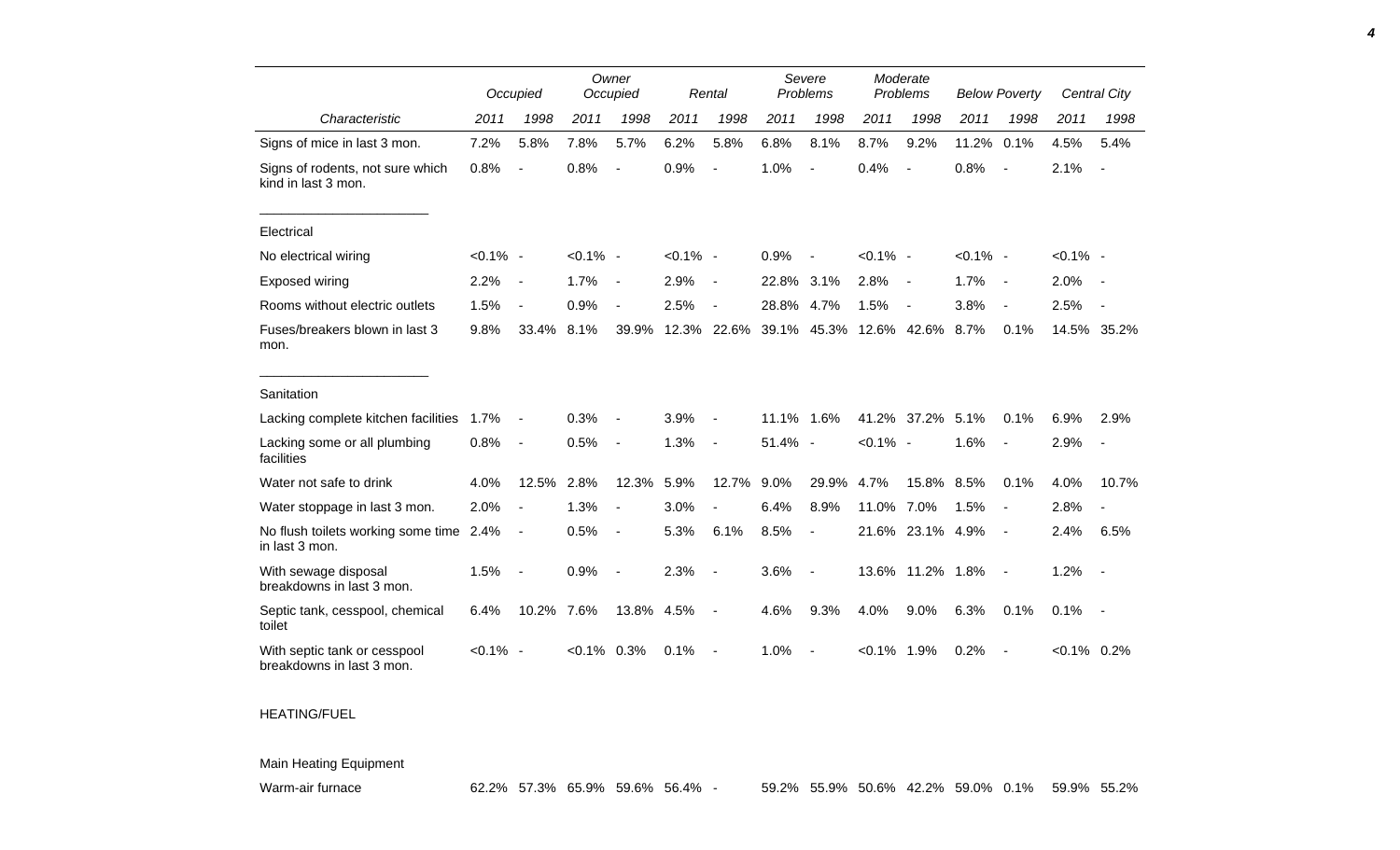|                                                         | Occupied    |                          | Owner<br>Occupied |                          | Rental      |                          | Severe<br>Problems |                          | Moderate<br>Problems |             | <b>Below Poverty</b> |                          | Central City   |                          |
|---------------------------------------------------------|-------------|--------------------------|-------------------|--------------------------|-------------|--------------------------|--------------------|--------------------------|----------------------|-------------|----------------------|--------------------------|----------------|--------------------------|
| Characteristic                                          | 2011        | 1998                     | 2011              | 1998                     | 2011        | 1998                     | 2011               | 1998                     | 2011                 | 1998        | 2011                 | 1998                     | 2011           | 1998                     |
| Steam or hot water system                               | 4.1%        | 6.3%                     | 4.0%              | 6.1%                     | 4.3%        | 6.6%                     | 1.1%               | 10.2%                    | 2.2%                 | 11.6%       | 8.8%                 | 0.1%                     | 12.4%          | 17.3%                    |
| Electric heat pump                                      | 27.0% -     |                          | 26.5% -           |                          | 27.8%       | 30.1%                    | 14.8%              | 18.0%                    | 17.8%                | 21.2%       | 17.9%                | 0.1%                     | 15.5%          | 13.8%                    |
| Built-in electric units                                 | 3.6%        | $\blacksquare$           | 1.9%              | $\overline{\phantom{a}}$ | 6.1%        | $\overline{\phantom{a}}$ | 19.1% 3.2%         |                          | 7.4%                 | 6.2%        | 6.3%                 | 0.1%                     | 8.5%           | 8.0%                     |
| Floor, wall, or other built-in hot air<br>without ducts | 1.6%        | $\blacksquare$           | 0.8%              | $\blacksquare$           | 2.9%        | $\overline{\phantom{a}}$ | 1.0%               | $\blacksquare$           | 7.0%                 | 3.3%        | 3.4%                 | $\blacksquare$           | 2.4%           | $\overline{\phantom{a}}$ |
| Room heaters with flue                                  | 0.6%        | $\overline{\phantom{a}}$ | 0.3%              | $\blacksquare$           | 0.9%        | $\overline{\phantom{a}}$ | 2.8%               | 9.6%                     | $< 0.1\%$ 1.2%       |             | 3.2%                 | $\overline{\phantom{a}}$ | 0.6%           | $\overline{\phantom{a}}$ |
| Room heaters without flue                               | 0.6%        | $\blacksquare$           | 0.1%              | $\overline{\phantom{a}}$ | 1.3%        | $\overline{\phantom{a}}$ | 2.0%               | $\overline{\phantom{a}}$ |                      | 14.7% 11.6% | $< 0.1\%$ -          |                          | 0.1%           | $\blacksquare$           |
| Portable electric heaters                               | 0.2%        | $\blacksquare$           | 0.2%              | $\blacksquare$           | 0.2%        | $\overline{\phantom{a}}$ | $< 0.1\%$ -        |                          | $< 0.1\%$ 1.4%       |             | 0.2%                 | $\sim$                   | 0.4%           | $\overline{\phantom{a}}$ |
| <b>Stoves</b>                                           | 0.1%        | $\blacksquare$           | 0.2%              | $\sim$                   | $< 0.1\%$ - |                          | $< 0.1\%$ -        |                          | $< 0.1\%$ -          |             | $< 0.1\%$ -          |                          | $< 0.1\%$ -    |                          |
| Fireplace with inserts                                  | $< 0.1\%$ - |                          | $< 0.1\%$ -       |                          | $< 0.1\%$ - |                          | $< 0.1\%$ -        |                          | $< 0.1\%$ -          |             | 0.2%                 | $\overline{\phantom{a}}$ | $< 0.1\%$ 0.2% |                          |
| Other                                                   | 0.2%        | $\blacksquare$           | 0.2%              | $\sim$                   | 0.2%        | $\sim$                   | $< 0.1\%$ -        |                          | 0.4%                 | $\sim$      | 0.8%                 | $\sim$                   | 0.2%           | $\sim$                   |
| No heating equipment                                    | $< 0.1\%$ - |                          | $< 0.1\%$ -       |                          | $< 0.1\%$ - |                          | $< 0.1\%$ -        |                          | $< 0.1\%$ -          |             | $< 0.1\%$ -          |                          | $< 0.1\%$ -    |                          |
| Cooking stove                                           | $< 0.1\%$ - |                          | $< 0.1\%$ -       |                          | $< 0.1\%$ - |                          | $< 0.1\%$ -        |                          | $< 0.1\%$ -          |             | 0.2%                 | $\overline{\phantom{a}}$ | $< 0.1\%$ -    |                          |
| <b>Water Heating Fuel</b>                               |             |                          |                   |                          |             |                          |                    |                          |                      |             |                      |                          |                |                          |
| Electricity                                             | 60.6% -     |                          | 52.4%             | 61.3%                    | 73.2%       |                          |                    | 66.9% 76.7% 65.1% 67.2%  |                      | 63.8%       | 63.6% 0.1%           |                          |                | 63.1% 50.1%              |
| Gas, LP/bottled gas                                     | 37.3%       | 33.5%                    | 44.9%             | 35.3%                    | 25.6%       | 30.4%                    |                    | 23.3% 31.4% 32.4%        |                      | 29.8%       | 34.8% 0.1%           |                          | 35.4%          | 43.1%                    |
| Fuel oil                                                | 1.6%        | $\blacksquare$           | 2.1%              | $\blacksquare$           | 0.9%        | $\overline{\phantom{a}}$ | $< 0.1\%$ 3.4%     |                          | 0.4%                 | 5.8%        | 1.1%                 | $\sim$                   | 0.9%           | 5.6%                     |
| Kerosene or other liquid fuel                           | $< 0.1\%$ - |                          | $< 0.1\%$ -       |                          | $< 0.1\%$ - |                          | $< 0.1\%$ -        |                          | $< 0.1\%$ -          |             | $< 0.1\%$ -          |                          | $< 0.1\%$ -    |                          |
| Other                                                   | 0.4%        | $\blacksquare$           | 0.5%              | $\overline{\phantom{a}}$ | 0.3%        | $\sim$                   | $< 0.1\%$ -        |                          | $< 0.1\%$ 0.6%       |             | 0.5%                 | $\blacksquare$           | 0.7%           | $\overline{\phantom{a}}$ |
| Clothes Dryer(,000)                                     | 512         | 423                      | 366               | 319                      | 146         | 104                      | 6                  | 4                        | 12                   | 11          | 37                   | $<$ 1                    | 57             | 47                       |
| Have Clothes Dryer                                      |             | 81.4% 75.0%              | 96.0%             | 90.3%                    | 58.9%       | 49.2%                    | 65.5%              | 48.6%                    | 51.7%                | 48.2%       | 60.8%                | 0.1%                     |                | 62.3% 57.3%              |
| Electricity                                             | 97.1% -     |                          | 96.3% -           |                          | 99.2% -     |                          | 100%               | $\overline{\phantom{a}}$ | 99.1% -              |             | 98.6% 0.1%           |                          | 96.7% -        |                          |
| Gas, LP gas (liquid propane)                            | 2.9%        | $\blacksquare$           | 3.7%              | $\sim$                   | 0.8%        | $\sim$                   | $< 0.1\%$ 3.4%     |                          | 0.9%                 | $\sim$      | 1.4%                 | $\sim$                   | 3.3%           | $\overline{\phantom{a}}$ |
| Other                                                   | $< 0.1\%$ - |                          | $< 0.1\%$ -       |                          | $< 0.1\%$ - |                          | $< 0.1\%$ -        |                          | $< 0.1\%$ -          |             | $< 0.1\%$ -          |                          | $< 0.1\%$ -    |                          |
|                                                         |             |                          |                   |                          |             |                          |                    |                          |                      |             |                      |                          |                |                          |

Heating Problems

\_\_\_\_\_\_\_\_\_\_\_\_\_\_\_\_\_\_\_\_\_\_\_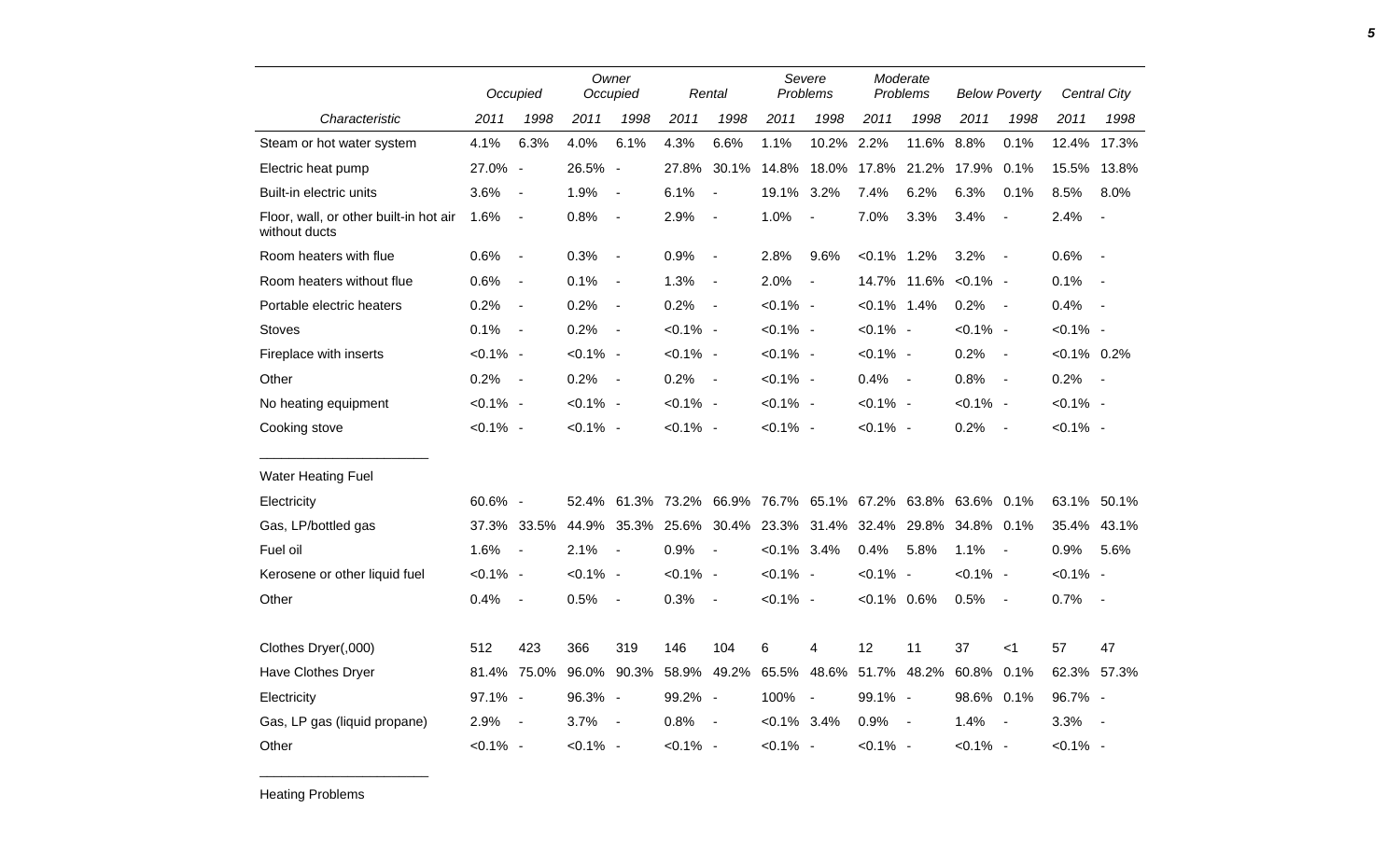|                                                        |             | Occupied       |             | Owner<br>Occupied |                | Rental          | Severe<br>Problems |                             |               | Moderate<br>Problems | <b>Below Poverty</b> |                                                   | Central City   |                          |
|--------------------------------------------------------|-------------|----------------|-------------|-------------------|----------------|-----------------|--------------------|-----------------------------|---------------|----------------------|----------------------|---------------------------------------------------|----------------|--------------------------|
| Characteristic                                         | 2011        | 1998           | 2011        | 1998              | 2011           | 1998            | 2011               | 1998                        | 2011          | 1998                 | 2011                 | 1998                                              | 2011           | 1998                     |
| Uncomfortably cold for 24 hours<br>or more last winter | 6.3%        | 8.9%           | 4.8%        | 8.2%              | 9.4%           | 10.4%           |                    | 50.8% 59.4% 8.4%            |               | 18.4%                | 9.9%                 | 0.1%                                              | 7.8%           | 11.0%                    |
| Heating equipment breakdowns                           | 2.4%        | $\sim$         | 1.7%        | $\blacksquare$    | 3.5%           | $\sim$          |                    | 25.6% 48.9%                 | 4.0%          | $\sim$               | 3.7%                 | $\blacksquare$                                    | 1.2%           | $\overline{\phantom{a}}$ |
| Other causes                                           | 3.3%        | $\sim$ $-$     | 3.0%        | $\blacksquare$    | 3.9%           | $\sim$          | 4.0%               | 9.3%                        | 3.6%          | 12.9%                | 5.1%                 | 0.1%                                              | 5.5%           | 5.1%                     |
| Utility interruption                                   | 0.8%        | $\sim$         | 1.1%        | $\blacksquare$    | 0.4%           | $\sim$          | $< 0.1\%$ -        |                             | 0.8%          | $\sim$               | 2.9%                 | $\blacksquare$                                    | 0.7%           | $\overline{\phantom{a}}$ |
| Inadequate heating capacity                            | 0.6%        | $\sim$ $-$     | 0.3%        | $\blacksquare$    | 1.1%           | $\sim$          | 1.4%               | $\blacksquare$              | 1.2%          | $\sim$ $-$           | 1.0%                 | $\blacksquare$                                    | 2.3%           | $\sim$                   |
| Inadequate insulation                                  | 0.8%        | $\sim$ $-$     | 0.4%        | $\blacksquare$    | 1.3%           | $\sim$          | 1.7%               | 5.2%                        | 0.9%          | $\sim$ $-$           | 1.3%                 | $\blacksquare$                                    | 1.9%           | $\sim$                   |
| Cost of heating                                        | 0.6%        | $\sim$ $-$     | 0.3%        | $\blacksquare$    | 1.2%           | $\sim$ $-$      | $< 0.1\%$ 1.8%     |                             | 0.4%          | $\sim$ $-$           | 0.1%                 | $\blacksquare$                                    | 1.6%           | $\sim$ $-$               |
| Other                                                  | 0.9%        | $\sim$         | 1.0%        | $\blacksquare$    | 0.7%           | $\sim$ $-$      | 2.6%               | $\blacksquare$              | 0.4%          | $\sim$               | 0.4%                 | $\blacksquare$                                    | 0.7%           | $\sim$ $-$               |
| SELECTED PHYSICAL<br><b>PROBLEMS</b>                   |             |                |             |                   |                |                 |                    |                             |               |                      |                      |                                                   |                |                          |
| Severe Physical Problems(,000)                         | 10          | 9              | 3           | $\mathbf{3}$      | $\overline{7}$ | 6               | 10                 | 9                           |               |                      | $\overline{c}$       |                                                   | 3              | 2                        |
| Severe physical problems                               | 1.5%        | $\blacksquare$ | 0.7%        | $\blacksquare$    | 2.7%           | $\blacksquare$  | 100% -             |                             |               |                      | 3.0%                 | $< 0.1\%$ 3.3%                                    |                |                          |
| Plumbing                                               | 0.8%        | $\sim$         | 0.5%        | $\blacksquare$    | 1.3%           | $\sim$          | 51.4% -            |                             |               |                      | 1.6%                 | $< 0.1\%$ 2.9%                                    |                | $\sim$                   |
| Heating                                                | 0.4%        | $\sim$         | 0.3%        | $\blacksquare$    | 0.5%           | $\sim$ $-$      |                    | 24.5% 45.6%.                |               |                      | 1.4%                 | $< 0.1\%$ 0.4%                                    |                | $\sim$                   |
| Electric                                               | 0.3%        | $\sim$ $-$     | $< 0.1\%$ - |                   | 0.8%           | $\sim$          | 22.5% 4.6%         |                             | $\mathcal{L}$ |                      |                      | $< 0.1\%$ < 0.1% < 0.1% -                         |                |                          |
| Hallways                                               | $< 0.1\%$ - |                | $< 0.1\%$ - |                   | $< 0.1\%$ -    |                 | $< 0.1\%$ -        |                             |               |                      |                      | $< 0.1\%$ < 0.1% < 0.1% -                         |                |                          |
| Upkeep                                                 | $< 0.1\%$ - |                | $< 0.1\%$ - |                   | 0.1%           | $\sim$          | 2.6%               | $\sim$                      |               |                      |                      | $< 0.1\%$ $< 0.1\%$ $< 0.1\%$ 0.2%                |                |                          |
| Moderate Physical<br>Problems(,000)                    | 23          | 22             | 3           | 8                 | 20             | 14              |                    | $\mathbf{r}$                | 23            | 22                   | 6                    |                                                   | 8              | $\overline{7}$           |
| Moderate physical problems                             | 3.7%        | $\sim$         | 0.9%        | $\blacksquare$    | 8.1%           | 6.9%            |                    |                             | 100% -        |                      |                      | 10.0% <0.1% 8.8%                                  |                |                          |
| Plumbing                                               | $0.7\%$ -   |                | $< 0.1\%$ - |                   | 1.9%           | $\sim$          |                    |                             |               | 20.1% 11.0% 2.2%     |                      |                                                   | $< 0.1\%$ 0.2% |                          |
| Heating                                                | $0.5\%$ -   |                | $0.1\%$ -   |                   | $1.3\%$ -      |                 | All Controller     |                             |               |                      |                      | 14.7% 11.6% < 0.1% < 0.1% 0.1% -                  |                |                          |
| Upkeep                                                 | $1.5% -$    |                | $0.2\%$ -   |                   | $3.5\%$ -      |                 |                    | $\mathcal{L}^{\mathcal{L}}$ |               |                      |                      | 41.2% 37.2% 4.0% < 0.1% 6.2% 2.9%                 |                |                          |
| Hallways                                               | $< 0.1\%$ - |                | $< 0.1\%$ - |                   |                | $< 0.1\%$ 0.3%. |                    | $\sim$                      |               |                      |                      | $< 0.1\%$ 2.6% $< 0.1\%$ $< 0.1\%$ $< 0.1\%$ 0.5% |                |                          |
| Kitchen                                                | $0.9\%$ -   |                | $0.6\%$ -   |                   |                | $1.5\%$ .       |                    | $\mathbf{r}$                |               |                      |                      | 25.5% 40.1% 4.1% <0.1% 2.3% -                     |                |                          |